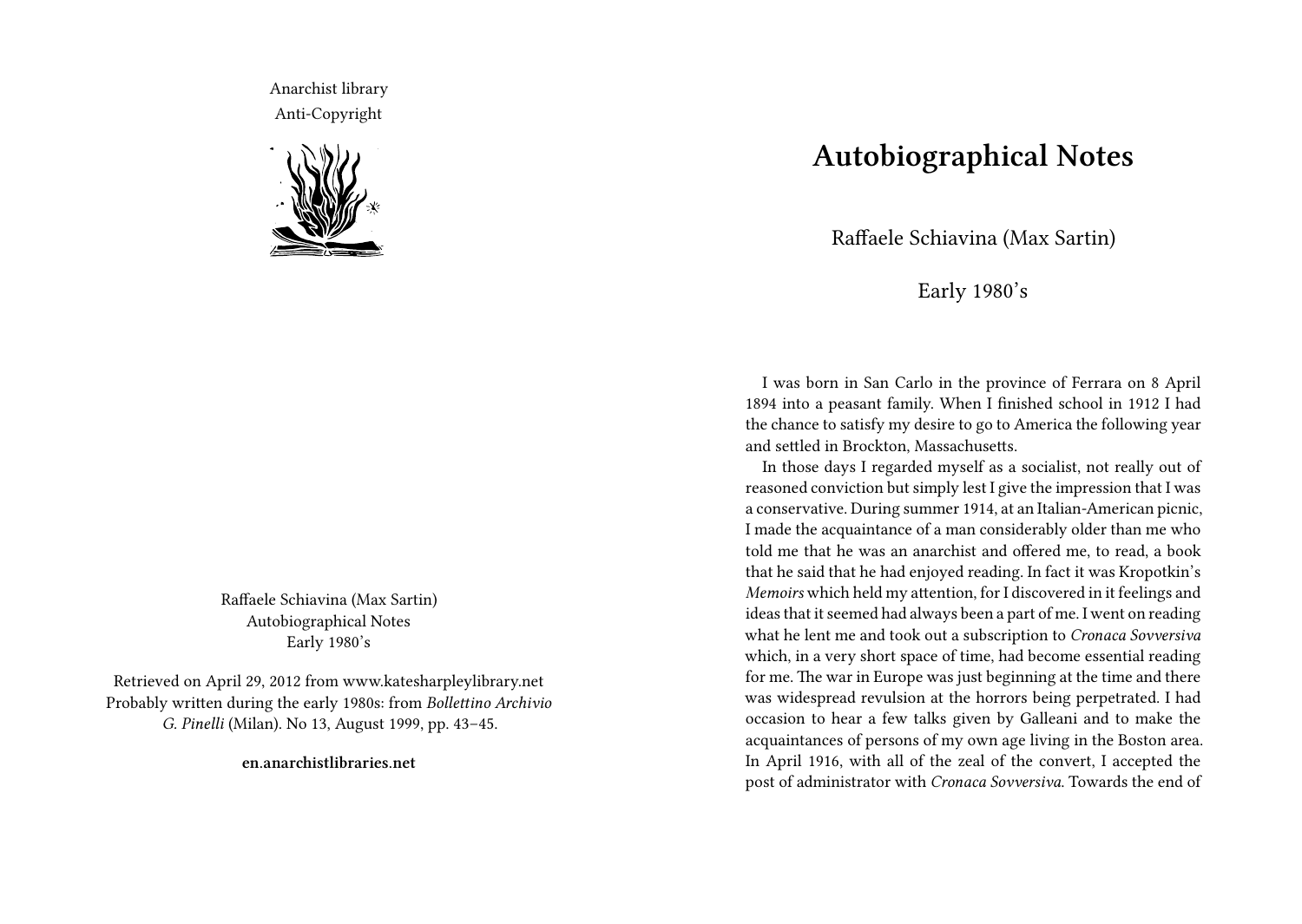1915 I had even made so bold as to send an article to that weekly paper and it had been published, albeit completely revamped by the editors.

The following year the United States entered the war and I, like many another, refused to register as a potential soldier, so I was arrested for breaching the law making registration a requirement and then was sentenced to a year in prison. Having served my time, I was then sent back to Italy, arriving along with eight other comrades, including the Sanchinis with their two young babies, on 9 July 1919.

In Naples I was detained by the military police as a deserter in time of war and committed to the military prison of Sant'Elmo where I stayed until the 2 September amnesty meant that I was taken to the district military headquarters and drafted into the King's army. Leave for my draft started on 12 September and I was allowed furlough along with them, which is how I came to turn up at my parents' home, not having seen them in six years.

At the start of 1920 *Cronaca Sovversiva* resumed publication in Turin and I returned to the post of administrator. But after twenty issues Galleani was indicted over some anti militarist articles and, being threatened with arrest, he went on the run, except that later he showed up at the trial which took place towards the end of October 1922. Publication of *Cronaca Sovversiva* ceased after twenty issues.

In August 1922 I set off on a speaking tour in the Marches. But on arriving in Fabriano, I was arrested by a carabinieri patrol; after holding me overnight they bundled me on board a train with two carabinieri who escorted me to Turin where the courts had initiated proceedings against me. After a brief stay at police headquarters, I was taken to the remand cells to await trial. I was charged with having taken part along with about ten communists upon whom I had never set eyes, in the organising of the *Arditi del Popolo*, with which I had had nothing to do. After fifteen months of inquiries we were taken to the Turin Assizes (one of the communists having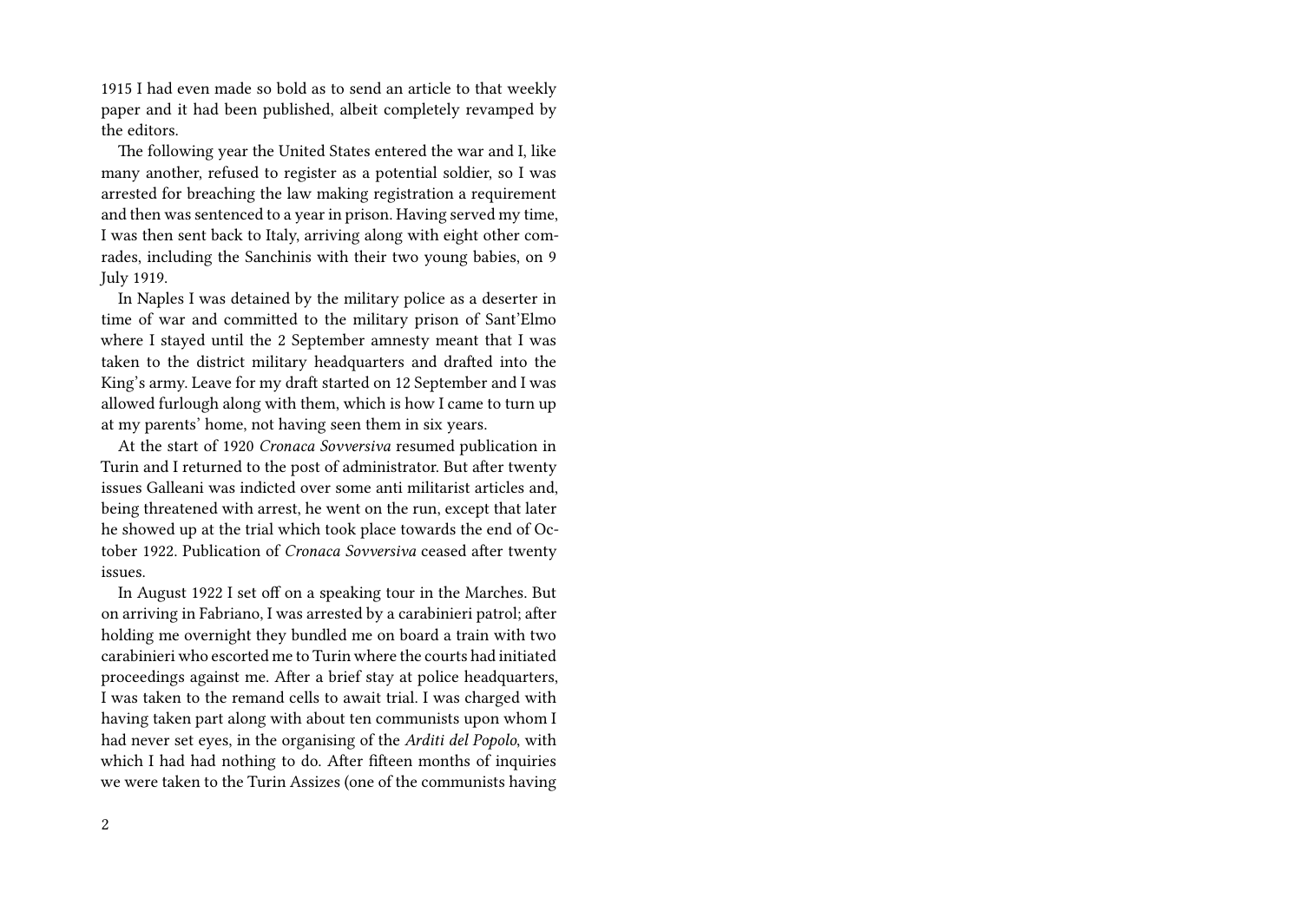died in prison in the interim) where we were all acquitted and freed because the frame-up fell apart.

In March 1923, whilst I was looking around for some way out of the situation created by fascism's arrival in power, comrade Emilio Coda, having arrived from America, suggested to me that I go to France in an effort to inject some vigour into the campaign to save Sacco and Vanzetti. I of course accepted and I crossed the frontier with comrade Giuseppe Mioli, striking up a friendship that has survived to this day. In Paris we published a four page newspaper called *La Difesa* (Defence), managing to bring out four or five issues thanks to the solidarity of French comrades. But during that summer Coda had to return to the United States and publication was suspended. After a short stay in London I went back to France where I found work in the textile industry and I might even have become a half-decent weaver, had not encouragement from several comrades and my own enduring desire to be of service to the movement inspired me to return to Paris where, in 1925, we started publishing *Il Monito*, a newspaper that appeared fairly irregularly up until 1928. In the years that followed, the Sacco-Vanzetti campaign was stepped up to such an extent that when Luigia Vanzetti passed through Paris, the French comrades successfully organised a popular demonstration in which 250,000 people were said to have taken part. The tragic denouement of the campaign was a profound upset to *avant garde* groups and to the Paris proletariat generally. After that — I was to be expelled from France after a couple of years — I went to Marseilles where I lodged with the family of a comrade who had spent some time in the United States and where I was treated like one of the family. I stayed there up until the end of that year, once more contributing regularly to *L'Adunata (dei Refrattari)*. It was at this point that the idea came to me to go back to America. The first person to mention it to me was comrade Luigi Pitton, a veteran of our Italian-American movement, and with the help of some comrades on both sides of the Atlantic I was able to